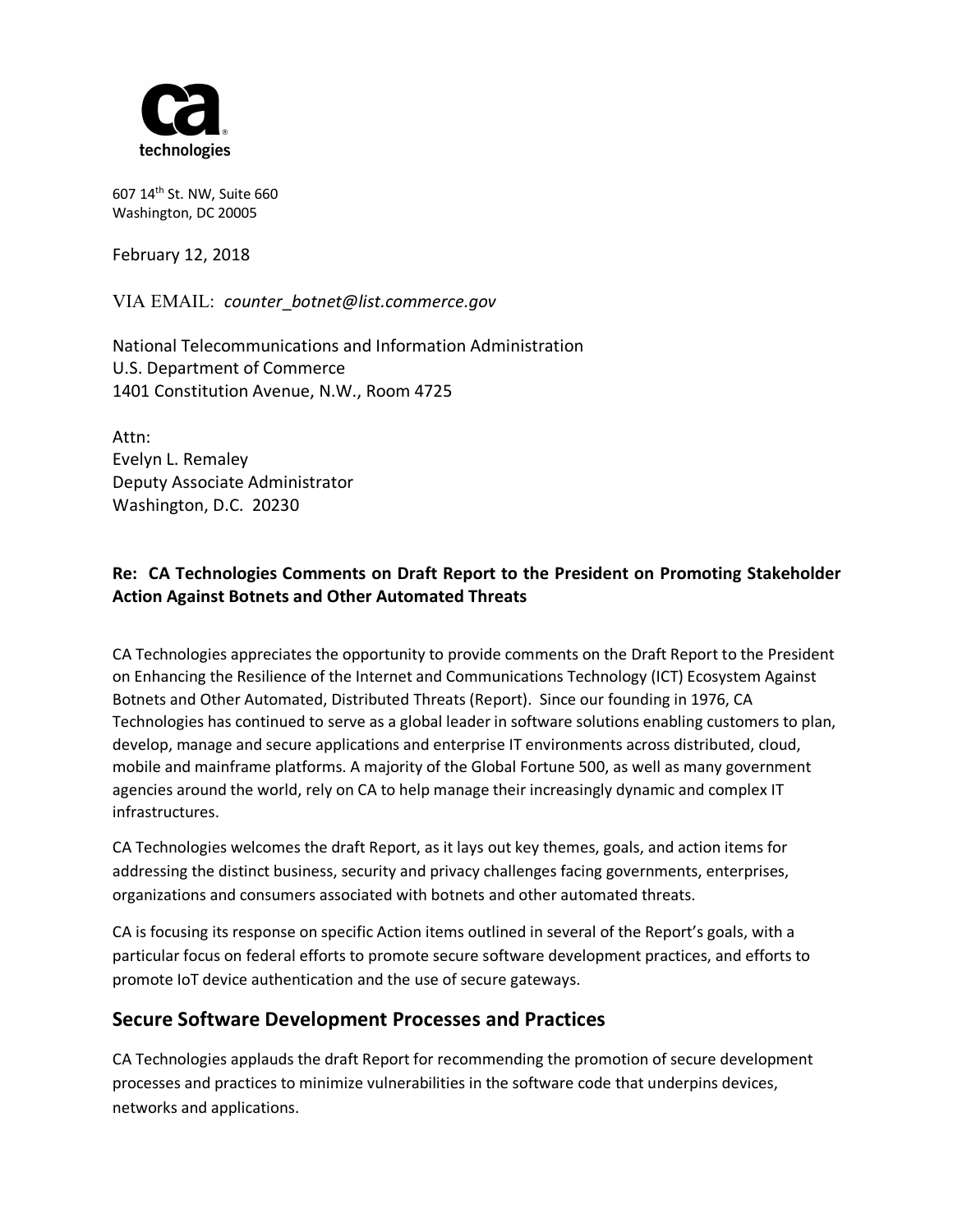The Report properly recognizes the challenge that insecure software poses to the ICT ecosystem. Under the Technical Domains subsection, the Report cites studies, which find that common software development techniques result in, optimistically, a flaw for every 2,000 lines of code. CA Veracode's *2017 State of Software Security* report also highlights the pervasive risk of software security. For example, the widespread use of software components in application development means a vulnerability in a single component can reach thousands of applications – so a hacker must only create one virus or program to breach thousands of applications and potentially millions of companies. Examination by CA Veracode demonstrated that 77 percent of applications had at least one vulnerability on initial scan.<sup>1</sup>

# **CA strongly supports Action 1.2:** *Software development tools and processes to significantly reduce the incidence of security vulnerabilities in commercial-off-the shelf software must be more widely adopted by industry. The federal government should collaborate with industry to encourage further enhancement and application of these practices and to improve marketplace adoption and accountability***.**

The Action correctly notes that it is possible to develop code with very small numbers of errors, where the importance of the mission merits the reduction in productivity. However, CA believes that secure software development tools and practices have developed sufficiently such that minimizing errors in code need not impede productivity in a significant way. Rather, if secure development tools, practices and processes are embedded in an agile code development process, organizations can develop more quality code while maintaining strong productivity and efficiency. As an example, the CA Veracode Greenlight solution gives customers the ability to scan code within an integrated development environment, providing instant insights to developers on line of code where a flaw is located, the type of flaw, severity of the flaw, and the associated common weakness enumeration.

CA Technologies agrees that the federal government should support industry adoption of secure development tools through efforts that improve return on investment or create market incentives for lagging sectors or industry groups. We also agree that the federal government should work with industry to develop strategies that make it easier and cheaper to adopt secure development approaches.

CA Veracode's experience with thousands of customers over the past 12 years has allowed us to identify best practices within high-performing application testing programs. The government should continue to encourage adoption of best practices through standards such as the NIST Framework for Improving Critical Infrastructure Cybersecurity (CSF), Payment Card Industry Data Security Standard (PCI DSS), HIPAA, and other regulatory and voluntary frameworks.

CA Technologies also agrees that many of the software components, libraries, and modules used in modern products may be outdated or vulnerable. Therefore, we support the Report's recommendation for the NTIA to engage with diverse stakeholders in examining the role of transparency tools and practices in improving manufacturers and purchasers understanding of what goes into IoT products. However, we believe it is critical that NTIA engage a broad range of stakeholders through this process to ensure that any outcomes reflect consensus best practices. We also believe it is important that

 <sup>1</sup> https://www.veracode.com/sites/default/files/pdf/resources/ipapers/soss-2017/index.html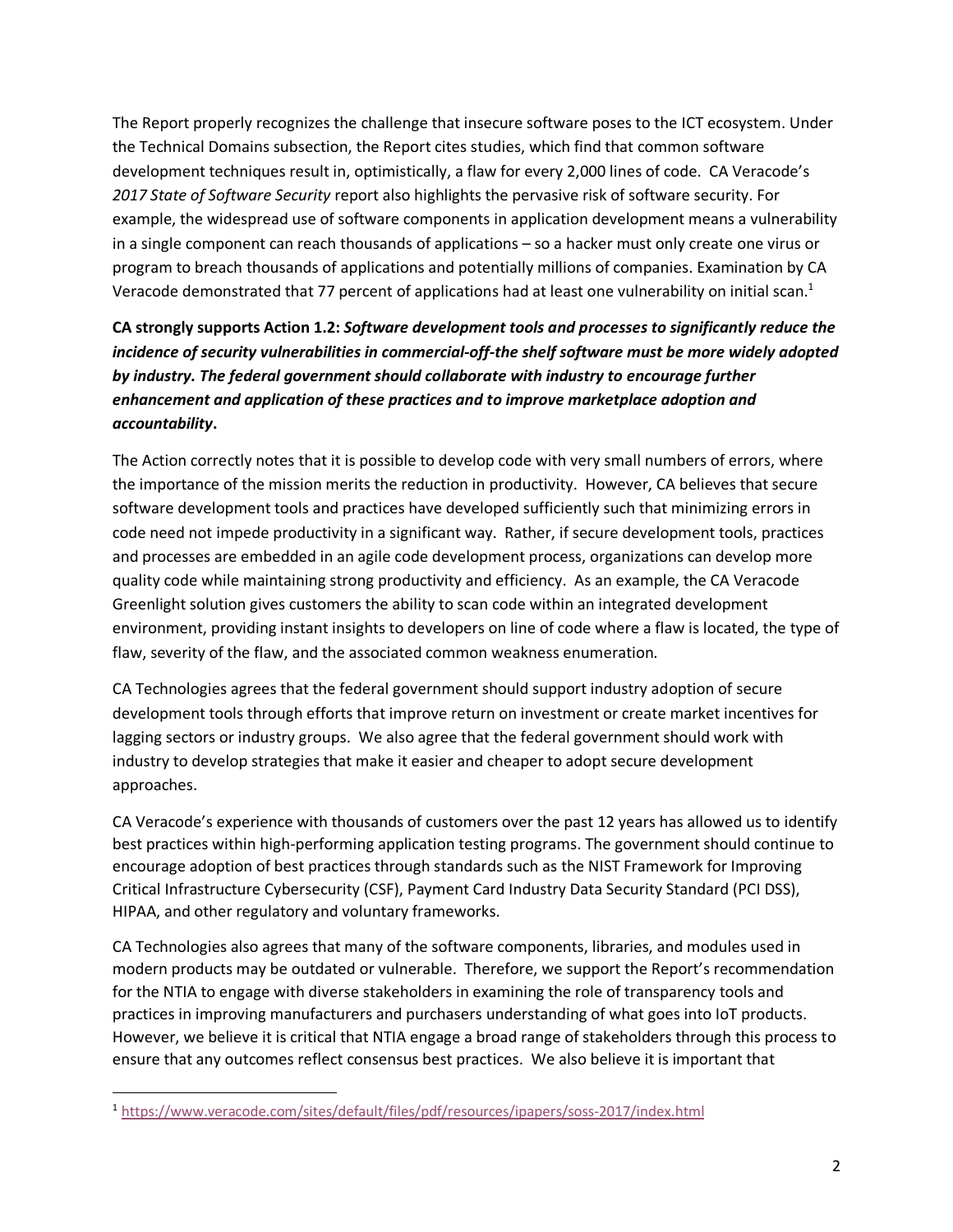stakeholders both understand and express the notion that software security is a holistic process, and that software component transparency represents a single, but very important facet of this process. Ultimately, organizations should continue to prioritize the dedication of resources and budget towards the activities and tools that provide the strongest overall outcomes.

## **CA Technologies supports Action 2.2:** *Stakeholders and subject matter experts, in consultation with NIST, should lead the development of a CSF Profile for Enterprise DDoS Prevention and Mitigation***.**

CA Technologies is a member of the Coalition for Cybersecurity Policy and Law. The Coalition has developed a CSF profile for DDoS prevention and mitigation and is updating this profile to align with the goals of the Report. This profile will provide strong value to organizations looking to utilize the CSF to address the challenge of botnets.

A key component of this profile is scanning for vulnerabilities, which is also included as a subcategory of the CSF Core<sup>2</sup>. The CSF also included new language in Section 3 of Draft 2, Version 1.1 on utilizing the CSF in the life cycle phases of design, build/buy, deploy, operate and decommission. CA believes the CSF should continue to evolve to examine secure software development practices, especially as all industry segments are increasingly building/leveraging software applications.

CA Technologies recommends that NIST add secure development processes and practices to the CSF Roadmap of key issues that merit increased attention in the future. These practices include a mix of developer education, threat modeling, architectural risk assessment, code scanning and analysis, penetration testing, and continuous tracking of known vulnerabilities and attack vectors.

CA also recommends that NIST, working through the National Cybersecurity Center of Excellence (NCCoE), launch a work stream to engage with industry stakeholders, and leading software assurance organizations, such as the Software Assurance Forum for Excellence in Code (SAFECode<sup>3</sup>), to develop risk-based, scalable guidance on effective secure software development processes and practices. CA Technologies is a charter member of SAFECode and would be greatly interested in participating in this proposed work stream.

CA Veracode's analysis of millions of application scans, covering 6 trillion lines of code, has helped us identify four major principles that are common in application security testing programs that see significant results in reducing the prevalence of software vulnerabilities and lowering application risk:

- **1. Test throughout the software development lifecycle with multiple technologies.**  Different kinds of application security testing — static, dynamic, and manual penetration testing — find different types of vulnerabilities. The most effective and mature Application Security (AppSec) programs use all three kinds of testing to find and fix vulnerabilities during development and once an application is live in production. Not all vulnerabilities are created equal, so effective programs also need to complement testing technologies with policies that describe what types of vulnerabilities make an application "fail" and require fixing.
- **2. Start small and build the program over time to secure the entire application landscape.**  Organizations just starting out with security testing shouldn't try to fix every vulnerability in every application. Security teams need to triage the most critical applications and fix the most

 <sup>2</sup> NIST Cybersecurity Framework Core: DE.CM-8

<sup>3</sup> https://safecode.org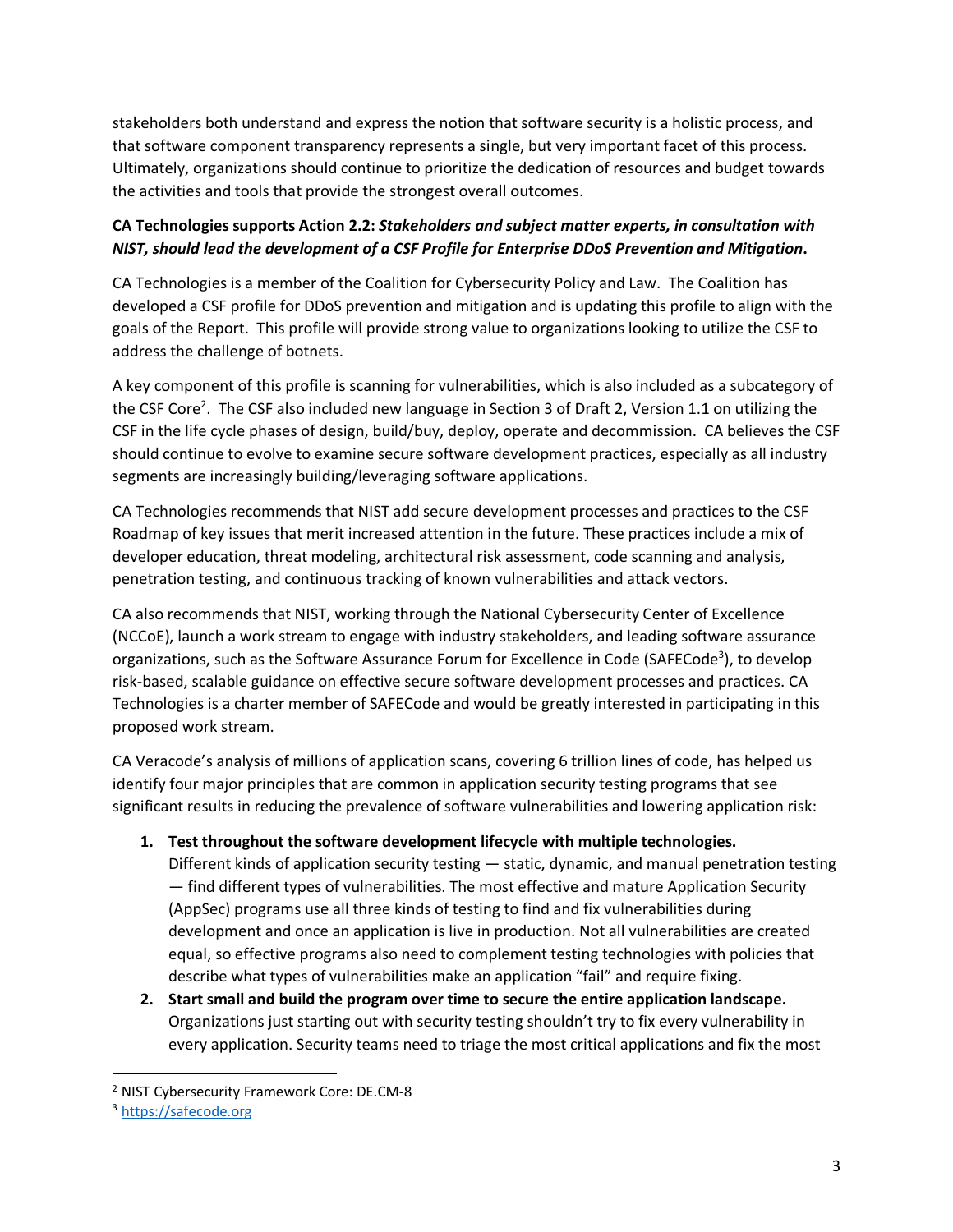severe vulnerabilities first. As an AppSec program scales up into a more mature program, organizations will assess all of their software, not only applications developed internally, but also those purchased from third parties and those assembled with open source components.

**3. Use metrics to improve performance over time.** 

Advanced AppSec programs measure results through a set of metrics and key performance indicators (KPIs), such as compliance with policy (internal policy, OWASP policy, and industry regulations). Metrics allow organizations to quantify their risk. Metrics also enable AppSec managers to communicate areas for improvement to the security and development teams.

**4. Train developers to code securely and enable them with the right tools.** 

As DevOps practices (combining the disciplines of development and operations in an agile development environment) continue to take hold in IT departments today, security teams are increasingly filling the role of expert consultants and partners, rather than testers and compliance babysitters. This means developers are shouldering more responsibilities both during security testing and remediation. We call this practice DevSecOps. CA Veracode data shows that supporting developers with resources such as eLearning and remediation coaching by security experts can have a tremendous impact on the efficacy of developer teams in fixing security bugs.

#### **CA Technologies supports Action 2.3:** *The federal government should lead by example and demonstrate practicality of technologies, creating market incentives for early adopters***.**

CA agrees that the federal government can lead by example and establish market incentives by evaluating and implementing effective ways to mandate the use of software development tools and processes that significantly reduce the incidence of security vulnerabilities in all federal software procurements, such as through certification requirements.

CA Technologies welcomes the new initiative in the DHS Continuous Diagnostics and Mitigation program, which inquires whether suppliers use a secure software development life cycle process in the development of their solutions.

CA also believes that certification programs can play an important role in strengthening the cybersecurity landscape, if developed effectively. They can set minimum security standards for suppliers and increase market confidence for customers, including both enterprises and consumers. However, in order for a software certification process to be successful, it must take into account modern development practices.

First, the certification scheme should focus on development processes, rather than on end products. A lengthy, resource-intensive certification regime focused on testing products after their development may take months or years to complete. With modern agile development methods and cloud delivery, software products are continuously updated. Software development organizations that prioritize security integrate security into their development process, as described above. A certification regime that confirms the application of secure development processes in the delivery of code will enable continued innovation while also producing more secure software. The risk profile of the application being developed can dictate the level of security rigor that the development process requires.

Second, the federal government should promote international alignment of government certification regimes, ideally based on international, consensus driven standards. This is particularly important as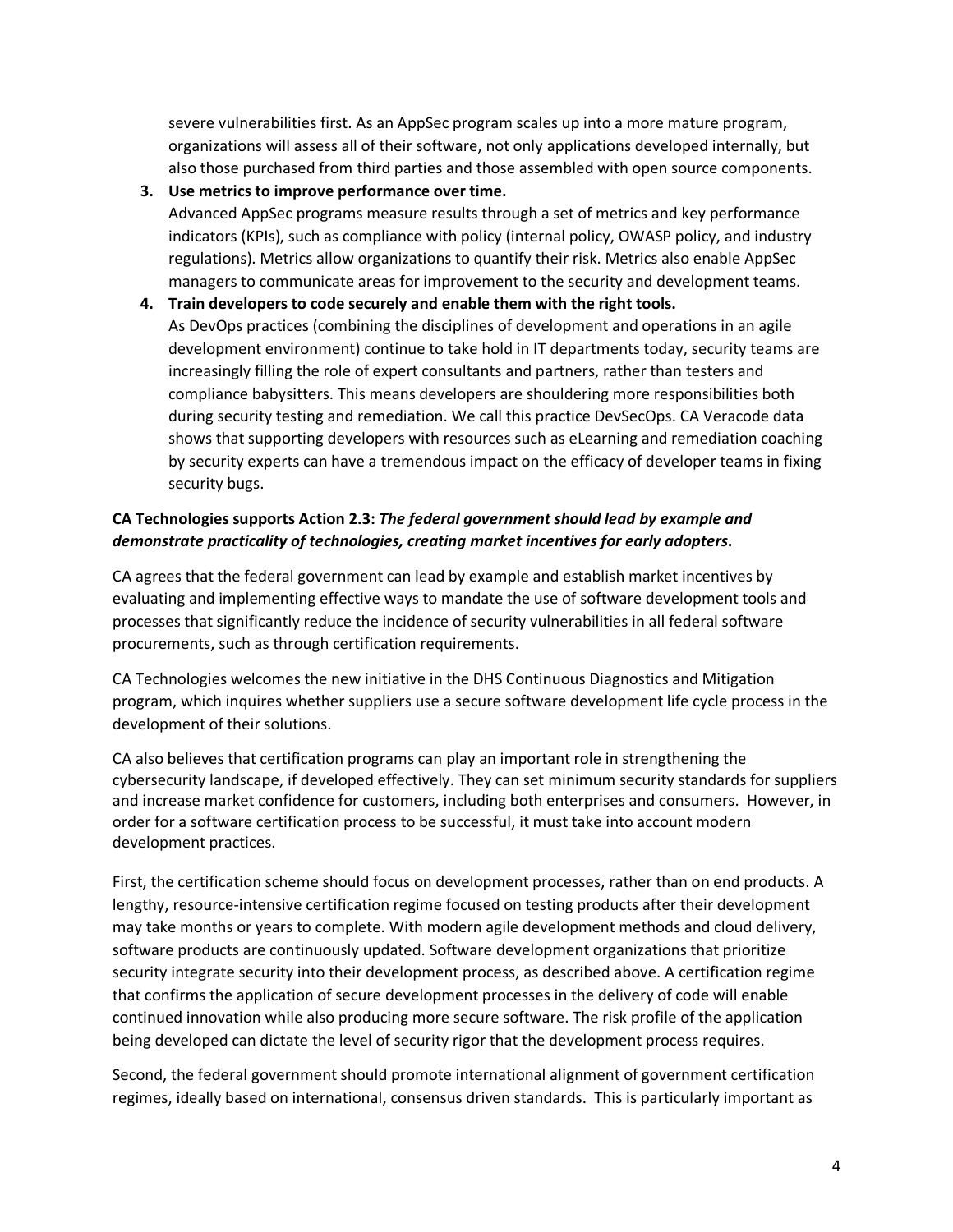many national and regional governments are implementing or considering certification regimes for ICT products and services. The ISO 27034 standard, currently under development, can provide a foundation for certification against secure development processes. As stated above, while ISO focuses on more mature development organizations, CA believes the NCCoE could engage stakeholders to develop best practice guidelines for organizations with less mature development processes.

Third, the federal government should leverage the burgeoning private sector certification ecosystem in software assurance. The CA Veracode Verafied service certifies that customers are: assessing their code with static analysis testing; remediating high severity flaws; educating developers on secure coding; avoiding using known vulnerable open source components; and integrating testing for continuous scanning in the SDL. This certification service is continuing to evolve, reflecting industry trends towards continuous delivery and DevOps practices.

Finally, it is important to remember that certification represents a point in time measurement and should not be misunderstood as guaranteeing complete security indefinitely, as attacks continue to evolve and new vulnerabilities are discovered.

#### **CA Technologies supports Action item 5.3:** *Government should encourage the academic and training sectors to fully integrate secure coding practices into computer science and related programs***.**

Integrating secure software development practices in engineering and computer science education represents a more foundational approach to strengthening software security, which can significantly improve security outcomes over the long term.

The vast majority of software developers enter the workplace without formal software security training. Developers need better training in cybersecurity principles and secure coding. Because security training is not a part of most computer science courses, we could see great improvements in the security skills of developers, simply by encouraging and incentivizing more schools and universities to teach secure development practices as part of their computer science curricula.

We agree that the National Initiative for Cybersecurity Education should engage with academia and the private sector to incorporate security-by-design principles and supporting tools at every step in the course of study.

# **Device Authentication and Application Security**

## **CA Technologies supports 3.1:** *The networking industry should expand current product development and standardization efforts for effective and secure traffic management in home and enterprise environments***.**

As the Internet of Things continues to expand at an exponential pace, securely authenticating the people, devices, applications and data involved in the IoT ecosystem will be critical to ensuring trust. Application Programming Interfaces (APIs) manage the connections between applications, data and devices. Broadly speaking, APIs make it possible for organizations to open their backend data and functionality for reuse in new application services. Organizations and governments that leverage open APIs can realize significant data-driven value creation. However, these APIs also represent significant attack vectors for malicious actors. Therefore, API management and security are key components of IoT and application security.